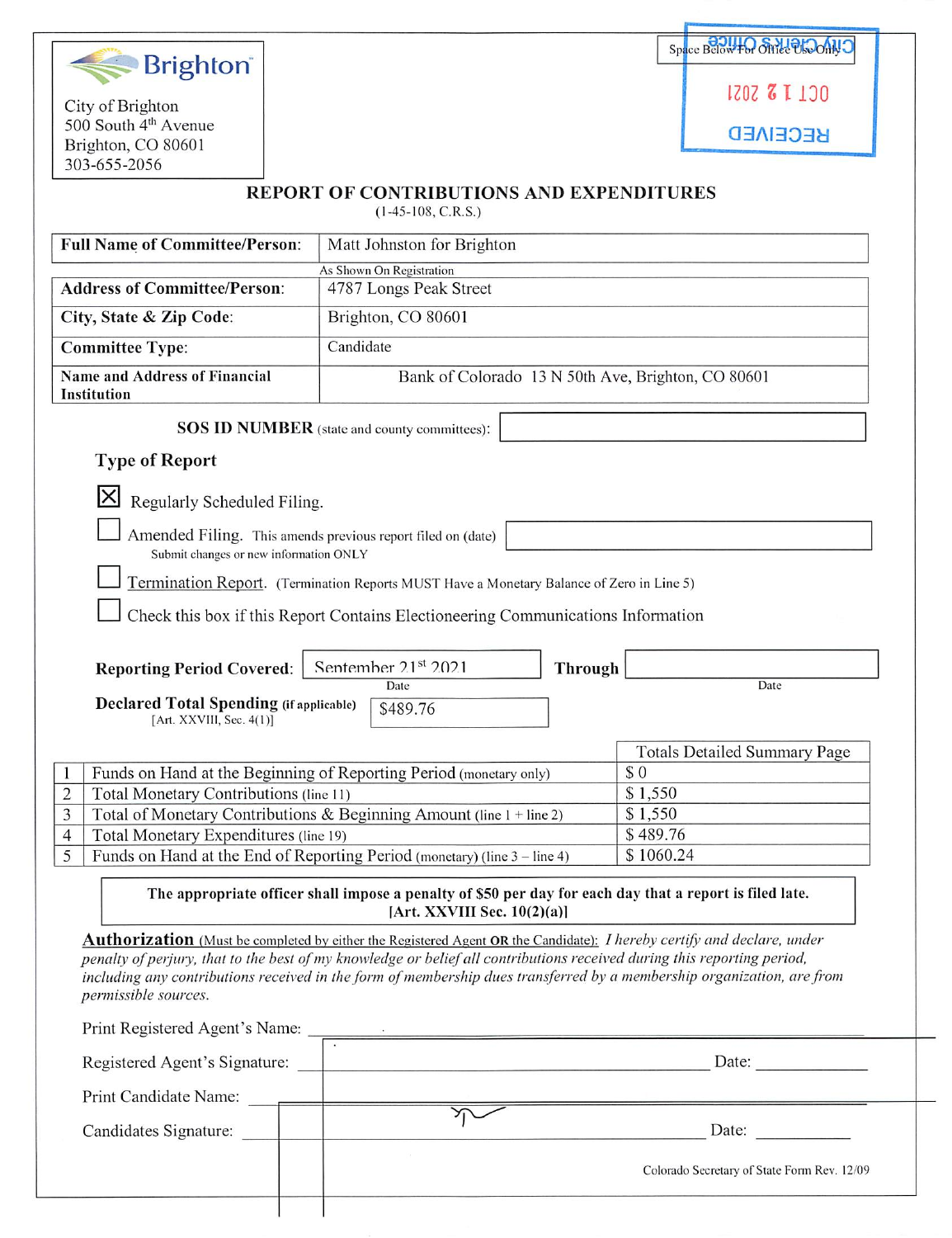## DETAILED SUMMARY

Full Name of Committee/Person: Matt Johnston for Brighton

Current Reporting Period:  $\Big|$  Sentember 2.1 2.02.1 Through October 8 2.02.1

**Funds on hand at the beginning of reporting period** (Monetary Only)  $\int$   $\int$  0 6 | Itemized Contributions \$20 or More  $[C.R.S. 1-45-108(1)(a)]$  | \$ 1,550 (Please list on Schedule "A") Total of Non-Itemized Contributions 7 \$0 (Contributions of \$19.99 and Less) Loans Received 8 \$ 0 (Please list on Schedule "C") 9 | Total of Other Receipts | \$ 0 (Interest, Dividends, etc.) 10 Returned Expenditures (from recipient) | \$ 0 (Please list on Schedule "D") 11 Total Monetary Contributions | \$ 1,550 (Total of lines 6 through 10) 12 **Total Non-Monetary Contributions** \$ 0 (From Statement of Non-Monetary Contributions) 13 **Total Contributions** \$ 1,550  $(Line 11 + line 12)$ **Itemized Expenditures \$20 or More** [C.R.S. 1-45-108(1)(a)]  $\left| \frac{6}{3}\right|$  489.76 14 (Please list on Schedule "B")  $\begin{array}{c|c}\n 15 & \text{I total of Non-Itemized Expendatures} \\
 \hline\n 6 & \text{Expenditures of $19.99 or less}\n\end{array}$ (Expenditures of \$19.99 or Less) Loan Repayments Made 16 Loan Repayments Made<br>
(Please list on Schedule "C") 80 17 | **Returned Contributions (To donor)**  $\begin{array}{c} \S 0 \end{array}$ (Please list on Schedule "D") Total Coordinated Non-Monetary Expenditures 18 1 Otal Coordinated Non-Monetary Expenditures<br>
(Candidate/Candidate Committee & Political Parties only) 19 | **Iotal Monetary Expenditures** | \$489.76 (Total of lines 14 through 17)  $20$   $\left| \right|$   $20$   $\left| \right|$   $3489.76$ (Line  $18 +$  line 19)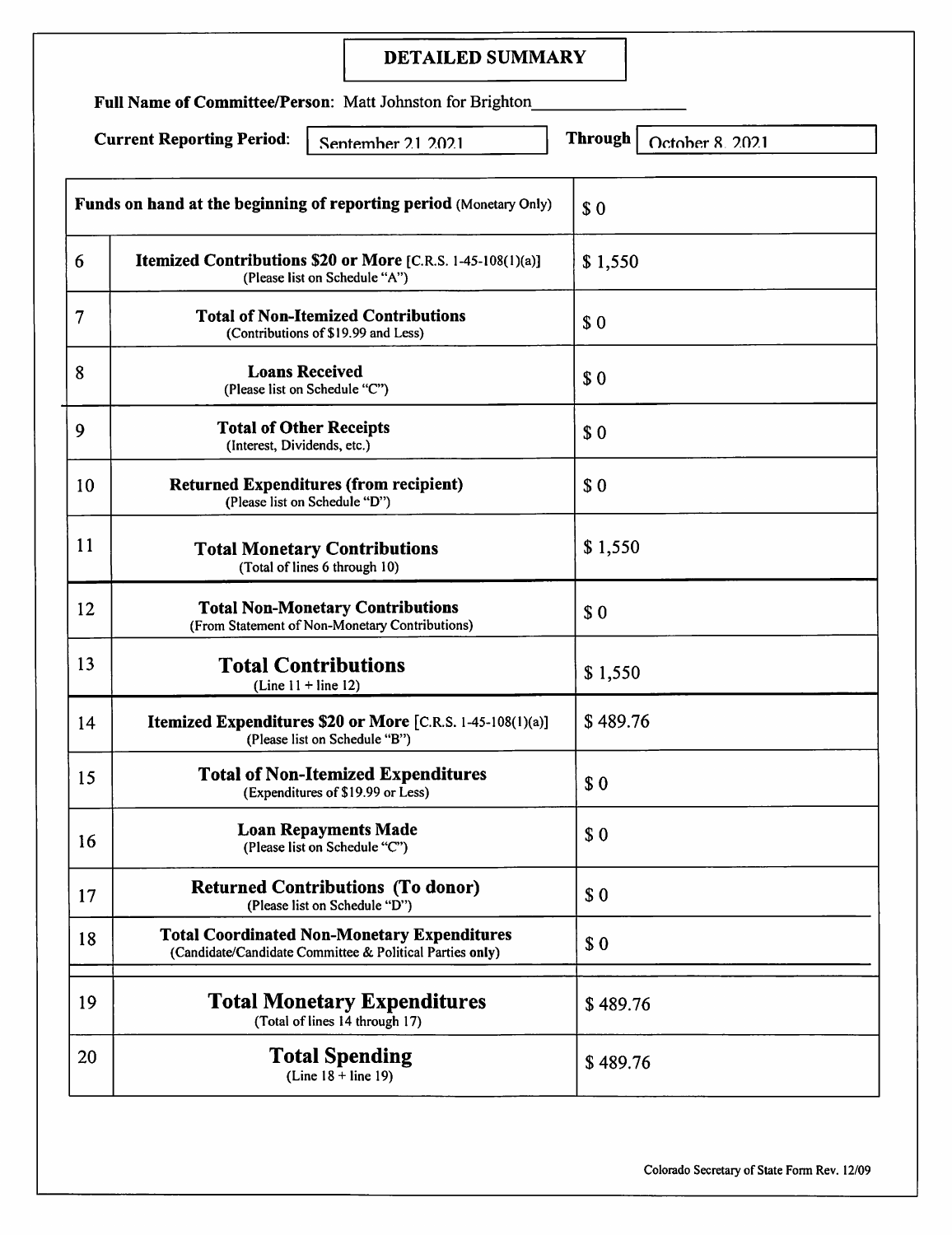# Schedule A Instructions

NOTE: In addition to the reporting requirements of 1-45-108, C.R.S., please note provisions for specific Committee type, as follows:

## Candidate, Issue, Political Party and Political Committee (PC)

• Required to disclose occupation and employer for all \$100 or more contributions made by natural persons. (Art. XXVIII, Sec. 7)

## Small Donor Committee

• Accepts contributions of no more than \$50 per year, FROM NATURAL PERSONS ONLY. [Art. XXVIII, Sec. 2(14)(a)]

## Electioneering Communications Reporting

- Reporting required by persons spending \$1,000 or more on Electioneering Communications,
- Required to disclose occupation and employer for all \$250 or more contributions made by natural persons. (Art. XXVIII, Sec. 6)
- Corporate and Labor Organization funding are prohibited. (Art. XXVIII, Sec. 6)

# Contribution Limits - State Candidates

(Art. XXVIII, Sec. 3)

## Candidates:

- \$525% Primary, \$525% General if nominated to general election ballot  $-Gov^*$ , Gov/Lt. Gov\*\*, Secretary of State, Attorney General and State Treasurer
- \$200 Primary, \$200 General if nominated to general election ballot State Senate, State House of Representative, State Board of Education, CU Regent, and District Attorney.

Note; Candidates may receive the primary and general election contributions at one time, the contributor must note that the contribution is for both the primary and general election contribution. Candidates must note both contributions on their report. It is preferred that each contribution be given separately; one check written for the primary and one check written for the general, and so noted by the contributor on the check and by the recipient on the report.

## Political Committees (State, County, District & Local):

• \$525% per House of Representatives Election Cycle

## Political Party (From any person other than Small Donor):

•  $\$$  3,175 $\degree$  per year no more than \$2,650 $\degree$  to state party.

## Political Party (From Small Donor):

•  $$15,900\%$  per year no more than  $$13,250\%$  to state party.

## Prohibitions on next page. Please refer to Article XXVIII, Section 3 of the Colorado Constitution for complete contribution limits and prohibited contributions.

\* Primary Election

\*\* General Election

Contribution Limits reflect adjustments made by CPF Rule 12 pursuant to Article XXVlll, Sec. 3( 13) of the Colorado Constitution.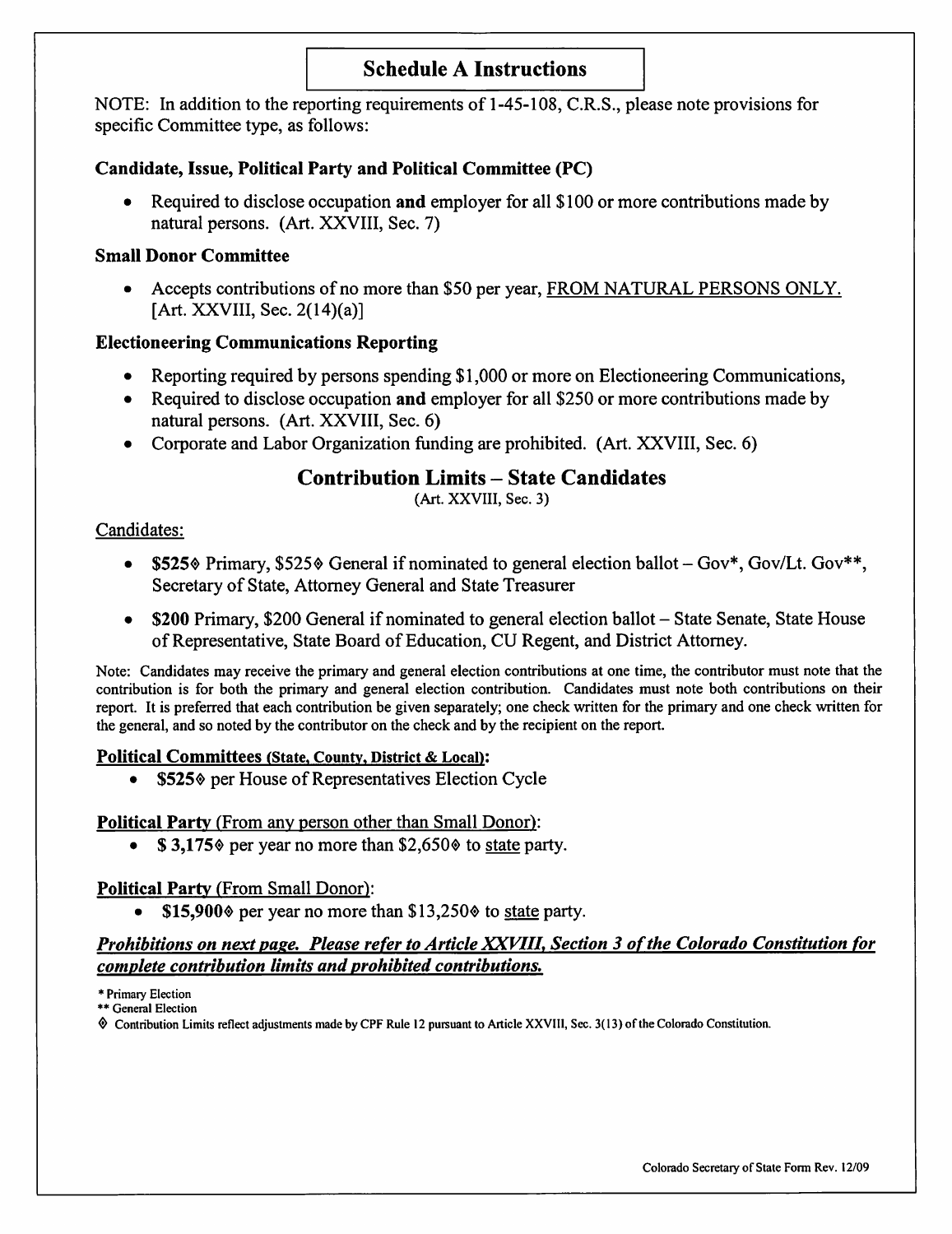# PROHIBITED CONTRIBUTIONS

[Art. XXVIII, Sec.3 & C.R.S. 1-45-105.5]

- No candidate's candidate committee shall accept contributions from, or make contributions to, another candidate committee.
- No person shall act as a conduit for a contribution to a candidate committee.
- It shall be unlawful for a corporation or labor organization to make contributions to a candidate committee or a political party, and to make expenditures expressly advocating the election or defeat of a candidate; except that a corporation or labor organization may establish a political committee or small donor committee which may accept contributions or dues from employees, officeholders, shareholders, or members.
- No candidate committee, political committee, small donor committee, or political party shall knowingly accept contributions from:
- Any natural person who is not a citizen of the United States;
- A foreign government; or
- any foreign corporation that does not have the authority to transact business in this state pursuant to article 115 of title 7, C.R.S., or any successor section.
- No candidate committee, political committee, small donor committee, issue committee, or political party shall accept a contribution, or make an expenditure, in currency or coin exceeding one hundred dollars.
- No person shall make a contribution to a candidate committee, issue committee, political committee, small donor committee, or political party with the expectation that some or all of the amounts of such contribution will be reimbursed by another person. No person shall be reimbursed for a contribution made to any candidate committee, issue committee, political committee, small donor committee, or political party, nor shall any person make such reimbursement except as provided in subsection (8) of this section. [Art. XXVIII, Sec. 3(8)]
- Contributions from professional and volunteer lobbyists to any member of or candidate for the general assembly, or the governor or candidate for governor are prohibited during regular legislative session.
- Political Committees may contribute to a legislator during session, unless the political committee employs, retains, engages, or uses, with or without compensation, a professional or volunteer lobbyist.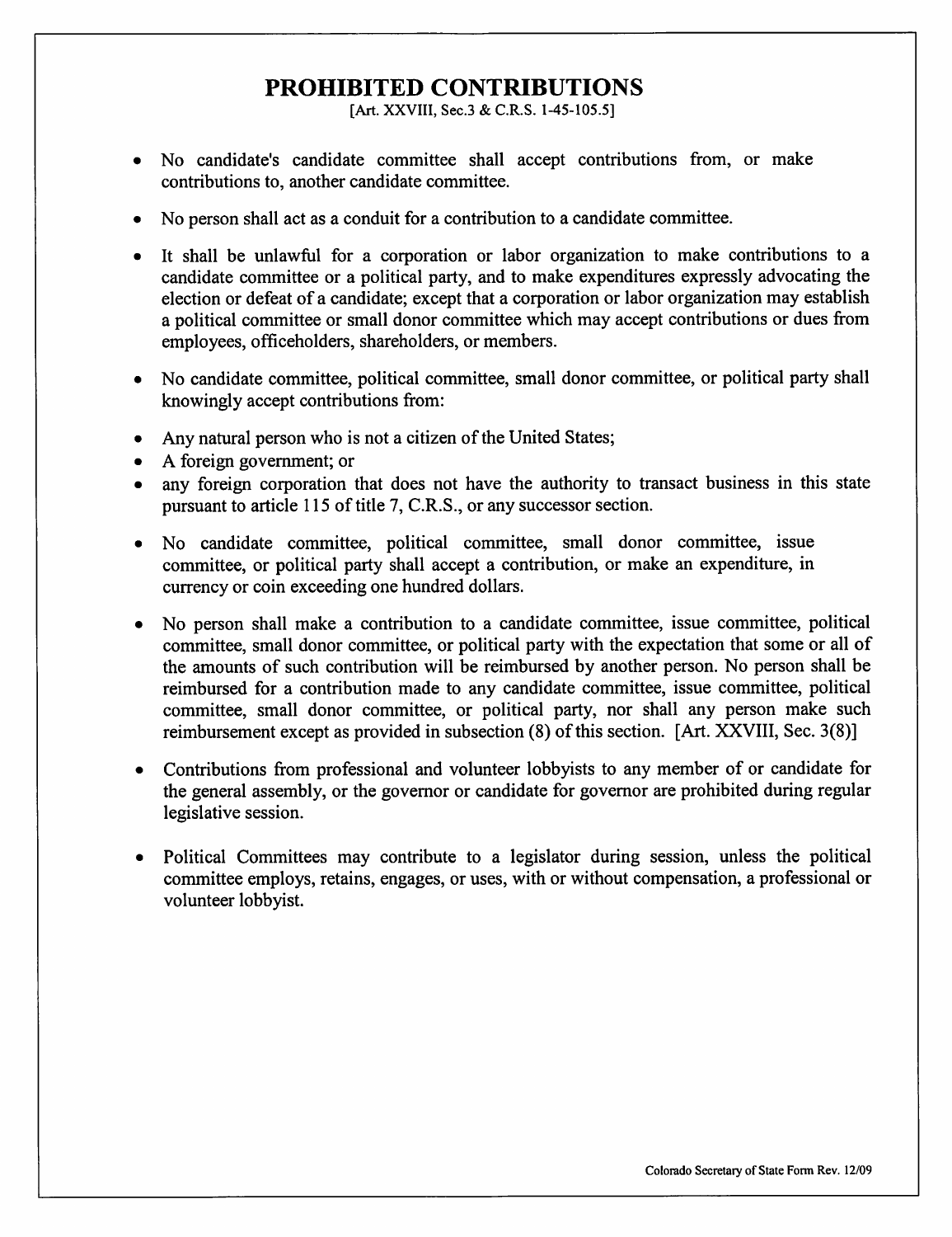#### Schedule A - Itemized Contributions Statement (\$20 or more)  $[C.R.S. 1-45-108(1)(a)]$

#### Full Name of Committee/Person: Matt Johnston for Brighton

## WARNING: Please read the instruction page for Schedule "A" before completing!

| PLEASE PRINT/TYPE               |                                                                                                                |
|---------------------------------|----------------------------------------------------------------------------------------------------------------|
| 1. Date Accepted<br>09/21/21    |                                                                                                                |
| 2. Contribution Amt.<br>\$1000  | 5. Address: 9033 E. Easter Place, Suite 112, Centennial, CO, 80112                                             |
| 3. Aggregate Amt. *             | 6. City/State/Zip: Centennial, CO, 80112                                                                       |
| S                               | 7. Description:                                                                                                |
| $\Box$ Check box if             |                                                                                                                |
| Electioneering<br>Communication |                                                                                                                |
| 1. Date Accepted<br>09/21/21    |                                                                                                                |
| 2. Contribution Amt.            | 5. Address:                                                                                                    |
| \$500                           |                                                                                                                |
| 3. Aggregate Amt. *<br>\$       |                                                                                                                |
| $\Box$ Check box if             | 8. Employer (if applicable, mandatory): Graham & Foster LLC_____________________                               |
| Electioneering<br>Communication | 9. Occupation (if applicable, mandatory): Partner                                                              |
| 1. Date Accepted<br>10/06/21    |                                                                                                                |
| 2. Contribution Amt.            | 5. Address: 4609 Midland St. 2008 2010 12:00:00 12:00:00 12:00:00 12:00:00 12:00:00 12:00:00 12:00:00 12:00:00 |
| \$50                            |                                                                                                                |
| 3. Aggregate Amt. *<br>\$       |                                                                                                                |
| $\Box$ Check box if             |                                                                                                                |
| Electioneering<br>Communication | 9. Occupation (if applicable, mandatory): Retired                                                              |
| 1. Date Accepted                |                                                                                                                |
| <b>Contribution Amt.</b><br>2.  |                                                                                                                |
| \$                              |                                                                                                                |
| Aggregate Amt. *<br>3.<br>\$    |                                                                                                                |
| Check box if                    | 8. Employer (if applicable, mandatory):                                                                        |
|                                 |                                                                                                                |
| Electioneering<br>Communication |                                                                                                                |

\* For contribution limits within a committee's election cycle or contribution cycle, please refer to the following Colorado Constitutional cites: Candidate Committee Art. XXVlll, Sec. 2(6); Political Party Art. XXVlll, Sec. 3(3); Political Conunittee Art. XXVIII, Sec 3(5); Small Donor Committee Art. XXVlll, Sec. 2(14).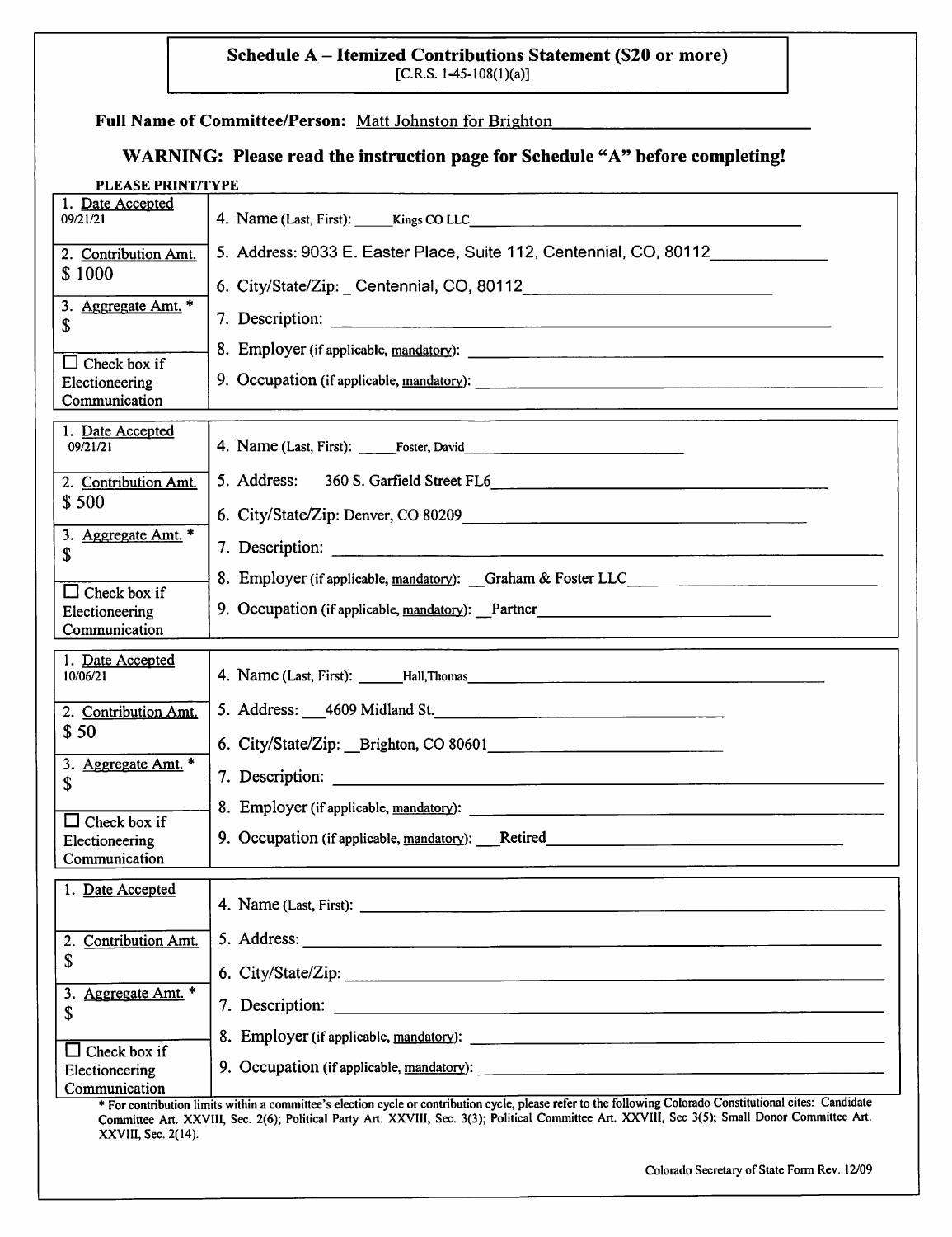# Schedule B – Itemized Expenditures Statement (\$20 or more)<br>[1-45-108(1)(a), C.R.S.]

|                                                 | Full Name of Committee/Person: _Matt Johnston for Brighton______________________                                                                                                                                               |
|-------------------------------------------------|--------------------------------------------------------------------------------------------------------------------------------------------------------------------------------------------------------------------------------|
| <b>PLEASE PRINT/TYPE</b>                        |                                                                                                                                                                                                                                |
| 1. Date Expended<br>10/04/21                    | 4. Name: My Campaign Store                                                                                                                                                                                                     |
| 2. Amount                                       |                                                                                                                                                                                                                                |
| \$250.76<br>3. Recipient is (optional):         |                                                                                                                                                                                                                                |
| $\Box$ Committee                                |                                                                                                                                                                                                                                |
| X Non-Committee                                 | Check box if Electioneering Communication<br>ப                                                                                                                                                                                 |
| 1. Date Expended                                |                                                                                                                                                                                                                                |
| 10/06/21<br>2. Amount                           | 5. Address: 1 Hacker Way                                                                                                                                                                                                       |
| \$239                                           |                                                                                                                                                                                                                                |
| 3. Recipient is (optional):<br>$\Box$ Committee |                                                                                                                                                                                                                                |
| X Non-Committee                                 | Check box if Electioneering Communication                                                                                                                                                                                      |
| 1. Date Expended                                |                                                                                                                                                                                                                                |
| 2. Amount                                       |                                                                                                                                                                                                                                |
| \$<br>3. Recipient is (optional):               |                                                                                                                                                                                                                                |
| Committee                                       |                                                                                                                                                                                                                                |
| Non-Committee                                   | $\Box$ Check box if Electioneering Communication                                                                                                                                                                               |
| 1. Date Expended                                | 4. Name:<br><u> 1980 - Jan Sterling, Amerikaansk politiker († 1908)</u>                                                                                                                                                        |
| 2. Amount                                       |                                                                                                                                                                                                                                |
| \$<br>3. Recipient is (optional):               | 6. City/State/Zip: 2008. 2009. 2009. 2010. 2010. 2010. 2010. 2010. 2010. 2010. 2010. 2010. 2010. 2010. 2010. 20                                                                                                                |
| Committee<br>$\blacksquare$                     |                                                                                                                                                                                                                                |
| Non-Committee                                   | $\Box$ Check box if Electioneering Communication                                                                                                                                                                               |
| 1. Date Expended                                | 4. Name: 2008. All 2008. The contract of the contract of the contract of the contract of the contract of the contract of the contract of the contract of the contract of the contract of the contract of the contract of the c |
| 2. Amount                                       |                                                                                                                                                                                                                                |
| \$                                              | 6. City/State/Zip: 2008. 2009. 2009. 2010. 2010. 2010. 2010. 2010. 2010. 2010. 2010. 2010. 2010. 2010. 2010. 20                                                                                                                |
| 3. Recipient is (optional):<br>Committee        |                                                                                                                                                                                                                                |
| Non-Committee                                   | $\Box$ Check box if Electioneering Communication                                                                                                                                                                               |
|                                                 | Colorado Secretary of State Form Rev. 12/09                                                                                                                                                                                    |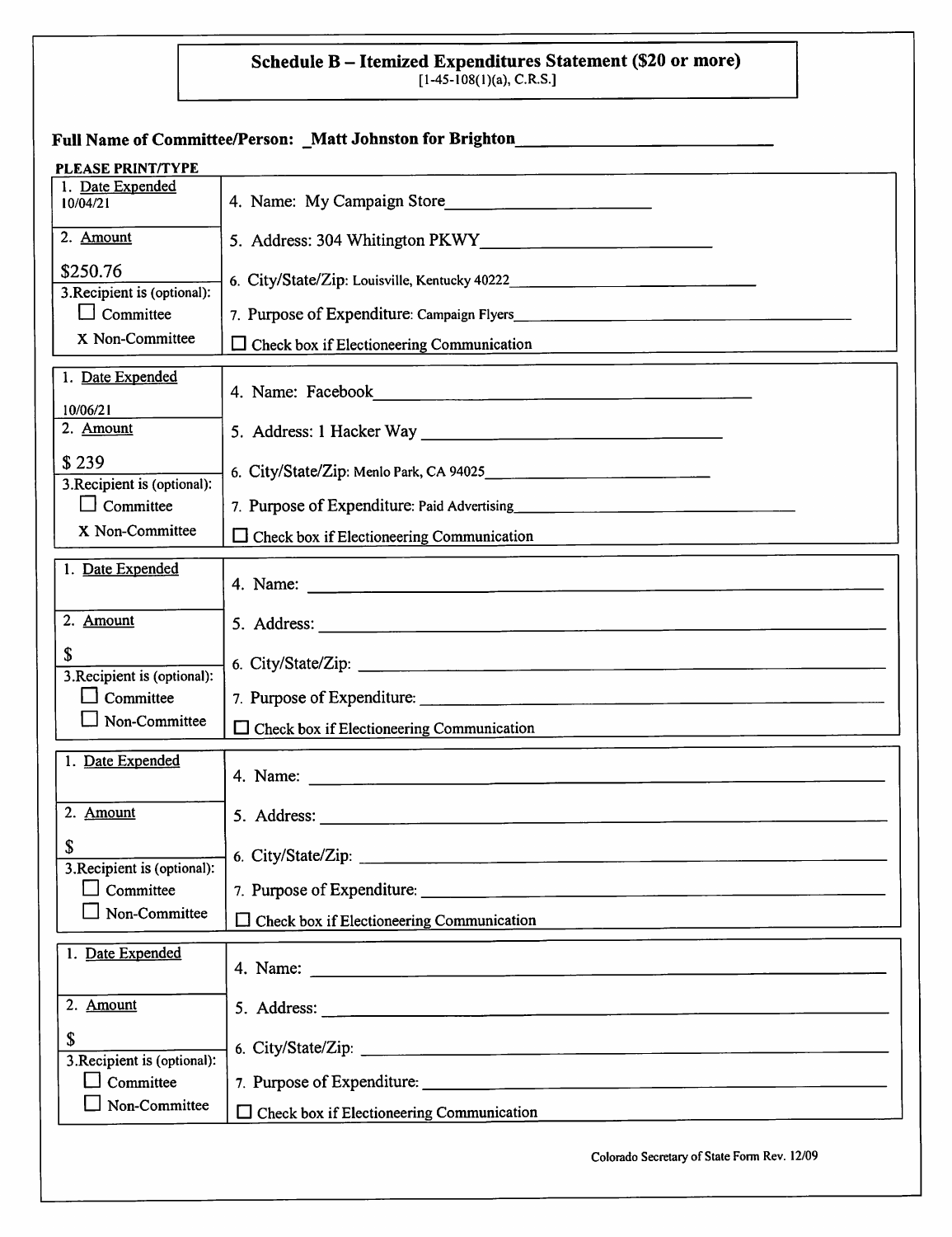#### Schedule C - Loans

Full Name of Committee/Person:

#### LOANS - Loans Owed by the Committee

(Use a separate schedule for each loan. This form is for line item 8 and 16 of the Detailed Summary Report.) [No infontiation copied from such reports shall be sold or used by any person for the purpose of soliciting contributions or for any commercial puipose. [Art. XXVIII, Sec. 9(e)] Notwithstanding any other section of this article to the contrary, a candidate's candidate committee may receive a loan from a financial institution organized under state or federal law if the loan bears the usual and customaiy interest rate, is made on a basis that assures repayment, is evidenced by a written instmment, and is subject to a due date or amortization schedule [Art. XXVIll, Sec. 3(8)]

## LOAN SOURCE

| Original Amount of Loan: \$                                                                                         |                                                                                                 |
|---------------------------------------------------------------------------------------------------------------------|-------------------------------------------------------------------------------------------------|
| Loan Amount Received This Reporting Period: \$                                                                      | Total of All Loans This Reporting<br>Period: \$<br>(Place on line 8 of Detailed Summary Report) |
| Principal Amount Paid This Reporting Period: \$                                                                     |                                                                                                 |
| Interest Amount Paid This Reporting Period: \$                                                                      |                                                                                                 |
| Amount Repaid This Reporting Period: \$<br>(Amount Repaid is sum of Principal & Interest entered on Detail Summary) | Total Repayments Made: \$<br>(Sum of Schedule C pages, Place on line 16 of<br>Detailed Summary) |
| Outstanding Balance: \$                                                                                             |                                                                                                 |
| TERMS OF LOAN:<br>Date Loan Received                                                                                | Due Date for Final Payment                                                                      |

## LIST ALL ENDORSERS OR GUARANTORS OF THIS LOAN

| <b>Full Name</b> | Address, City, State, Zip | <b>Amount Guaranteed</b> |
|------------------|---------------------------|--------------------------|
|                  |                           |                          |
|                  |                           |                          |
|                  |                           |                          |
|                  |                           |                          |
|                  |                           |                          |
|                  |                           |                          |

Colorado Secretary of State Form Rev. 12/09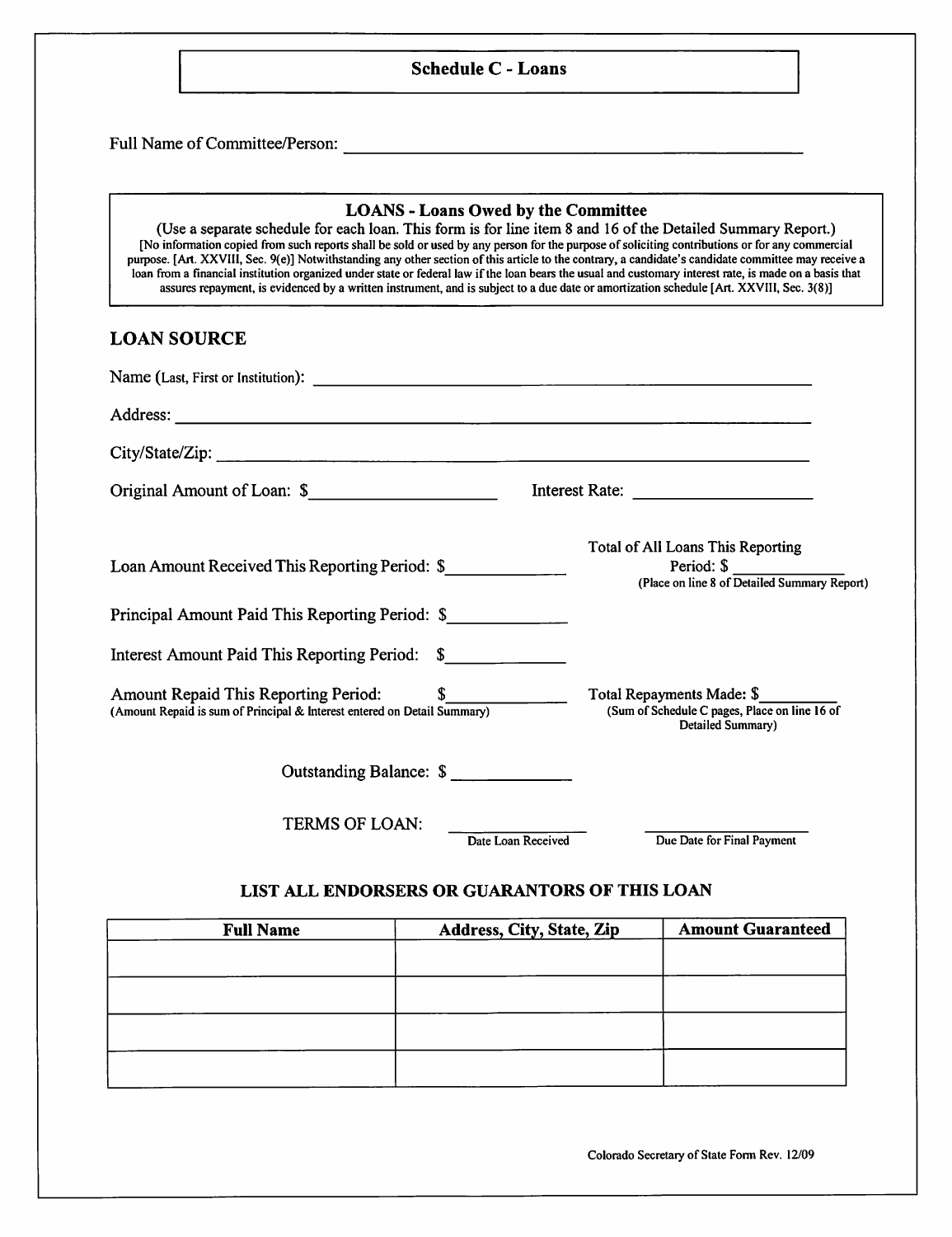## Schedule D - Returned Contributions & Expenditures

Full Name of Committee/Person:

## Returned Contributions

 $(Previously reported on Schedule A - Contributions accepted and then returned to donors)$ 

#### PLEASE PRINT/TYPE

| 1. Date Accepted |                    |
|------------------|--------------------|
| 2. Date Returned |                    |
| 3. Amount        | 6. City/State/Zip: |
| \$               |                    |
|                  |                    |
| 1. Date Accepted |                    |
| 2. Date Returned |                    |
| 3. Amount        |                    |
| \$               |                    |

## Returned Expenditures

(Previously reported on Schedule  $B - Expenditures$  returned or refunded to the committee)

| <b>PLEASE PRINT/TYPE</b> |  |
|--------------------------|--|
| 1. Date Expended         |  |
| 2. Date Returned         |  |
| 3. Amount                |  |
| $\pmb{\mathbb{S}}$       |  |
| 1. Date Expended         |  |
|                          |  |
| 2. Date Returned         |  |
| 3. Amount                |  |
| \$                       |  |

Colorado Secretary of State Fonn Rev. 12/09